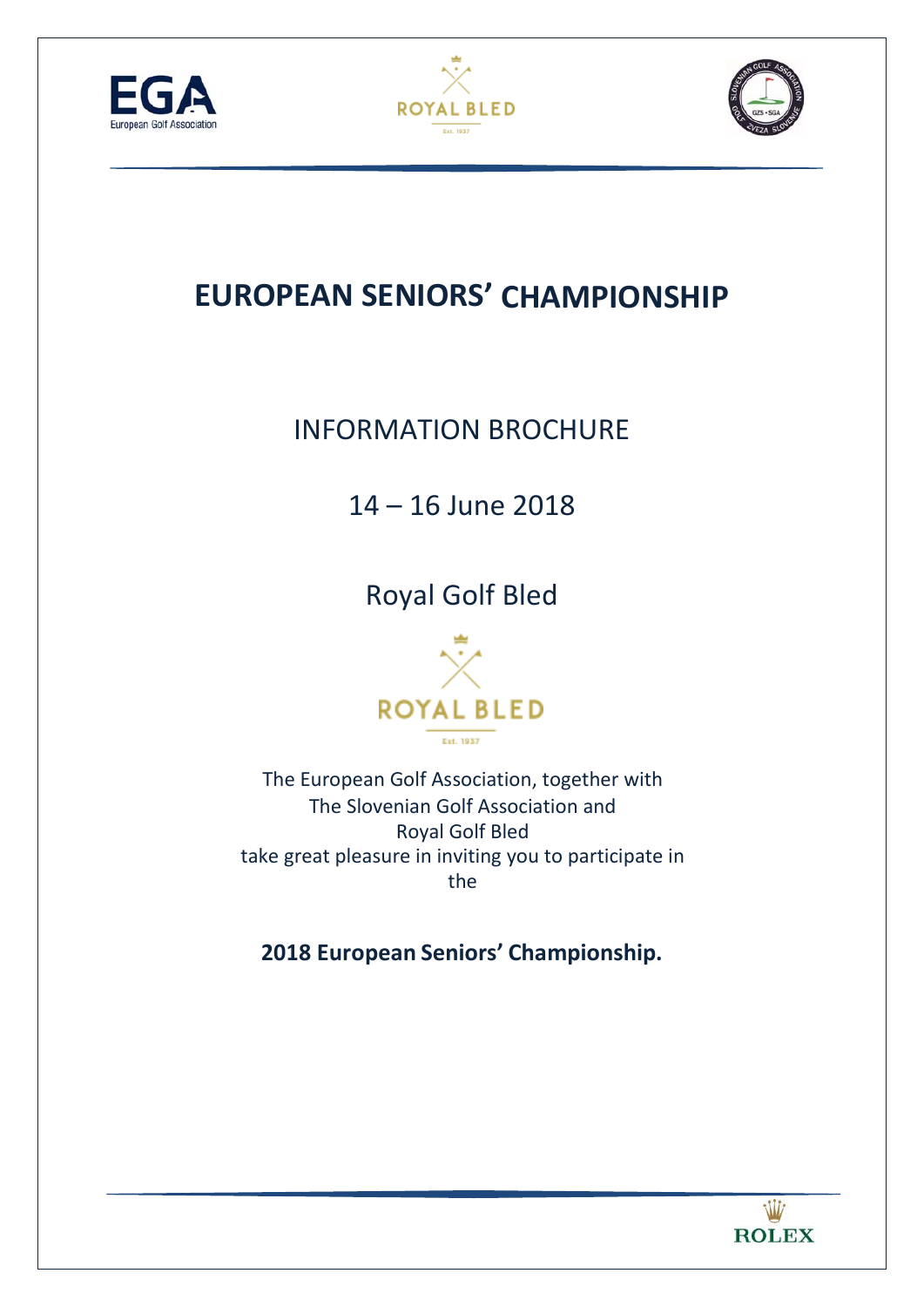







#### **European Golf Association**

Place de la Croix‐Blanche 19, CP 110 CH‐1066 Epalinges Switzerland Tel +41 21 785 70 60 Fax +41 21 785 70 69 info@ega‐golf.ch www.ega‐golf.ch



#### **Slovenian Golf Association**

Smartinska 152 SI‐1000 LJUBLJANA SLOVENIA +386 (0)1 430 3200 Web Page: www.golfportal.si



#### **Royal Golf Bled**

Vrba 37a, 4248 Lesce, Slovenija T: +386 01 200 99 01 F: +386 01 200 99 03 E: info@royalbled.com Web Page: www.royalbled.com

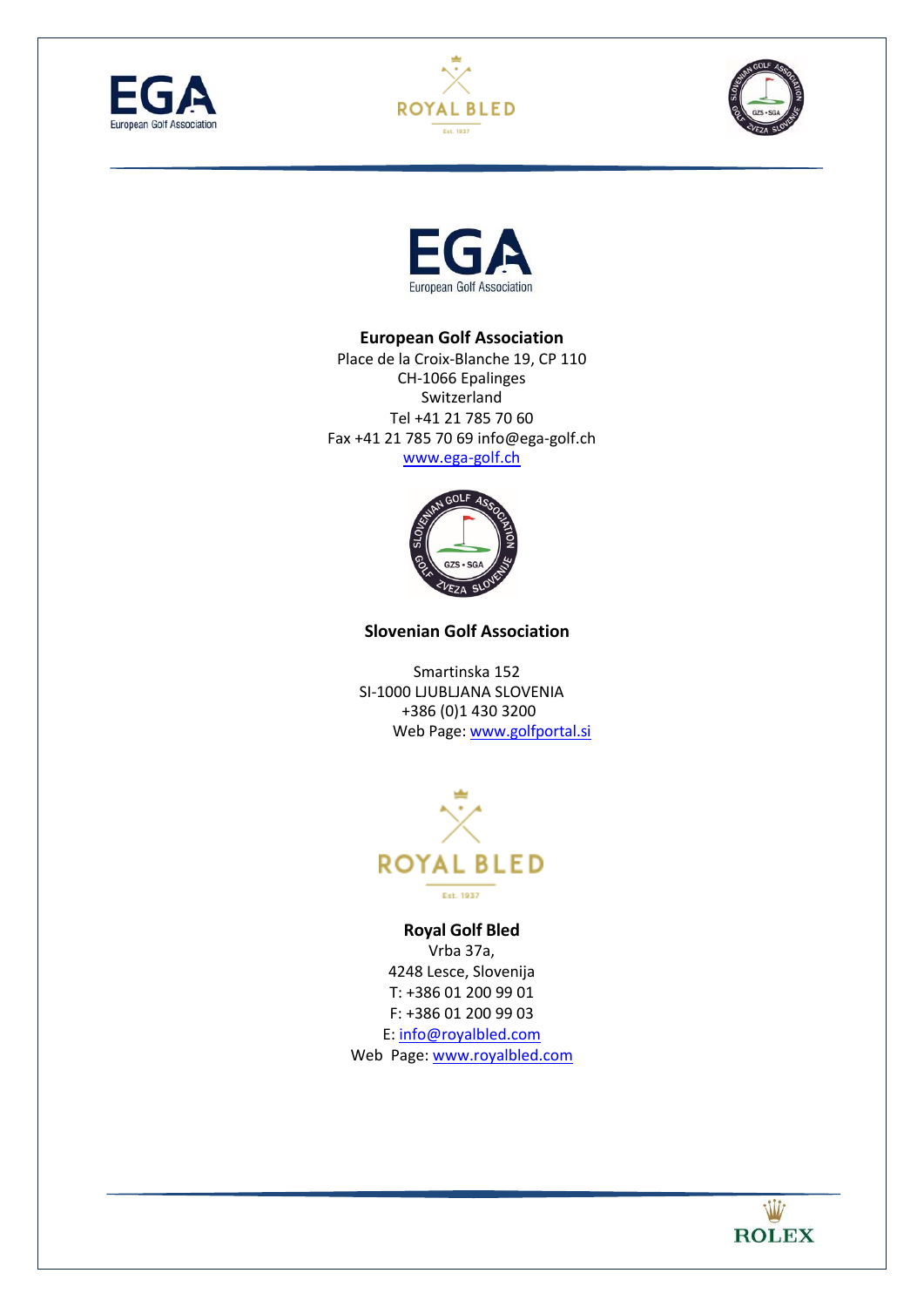





## **President's Message**

I wish all competitors a most enjoyable championship and thank the Slovenian Golf Association and Royal Golf Bled for hosting the 2018 European Seniors' Championship.

Senior competitive golf is important as it provides talented golfers with an opportunity to compete at a high level and to make and renew friendships. It also reminds us all, hopefully, that the game's well-being depends on good golfers being prepared to give their time and experience at club, regional or national level for the benefit of young people who represent golf's future.

Best wishes to all for a most happy Championship.



## **EUROPEAN GOLF ASSOCIATION Pierre Bechmann President**

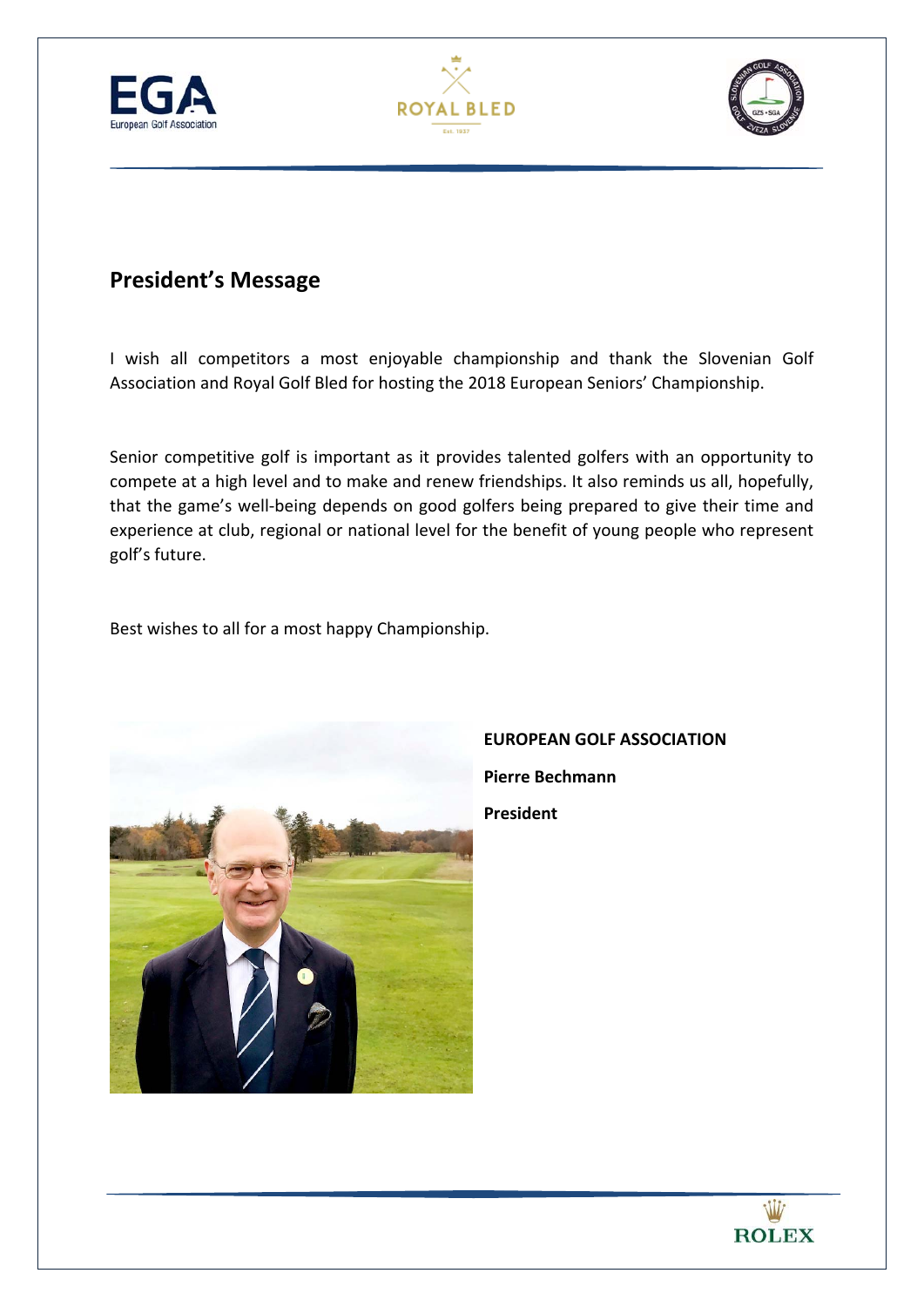





## **Former Winners**



Mr. FRANK Markus and Mrs LICHTENBERG Susanne

| Year | <b>Ladies</b>                 | <b>Men</b>                 |
|------|-------------------------------|----------------------------|
| 2017 | Susanne Lichtenberg (GER)     | Markus Frank (SUI)         |
| 2016 | Macarena Campomanes (ESP)     | <b>Adrian Morrow (IRL)</b> |
| 2015 | María De Orueta (ESP)         | Clive Jones (ENG)          |
| 2014 | Jane Rees (WAL)               | Clive Jones (ENG)          |
| 2013 | Helene Maxe (SWE)             | Lorenzo Sartori (ITA)      |
| 2012 | Rocio Ruiz De Velasco (ESP)   | <b>Adrian Morrow (IRL)</b> |
| 2011 | Cecilia Mourgue D'Algue (FRA) | Tomas Persson (SWE)        |
| 2010 | Virginie Burrus (FRA)         | Mats Andersson (SWE)       |
| 2009 | Virginie Burrus (FRA)         | Federico Lang (ITA)        |
| 2008 | Virginie Burrus (FRA)         | <b>Adrian Morrow (IRL)</b> |
| 2007 | Virginie Burrus (FRA)         | Norman Swenson (USA)       |
| 2006 | Gunilla Ekman (FRA)           | Miguel Preysler (ESP)      |
| 2005 | Cecilia Mourgue D'Algue (FRA) | Roy Smethurst (ENG)        |
| 2004 | Maj-Britt Heden (SWE)         | David J. Smith (SCO)       |
| 2003 | Claudine Cros Chatrier (FRA)  | David J. Smith (SCO)       |
| 2002 | Cecilia Mourgue D'Algue (FRA) | Andrew Morrison (ENG)      |
| 2001 | Cecilia Mourgue D'Algue (FRA) | Graham Steel (ENG)         |
| 2000 | Cecilia Mourgue D'Algue (FRA) | Hans-Hubert Giesen (GER)   |
| 1999 | Rita Ruland (GER)             | Hans-Jürgen Ecklebe (GER)  |
| 1998 | Rita Ruland (GER)             | David G. Lane (ENG)        |
| 1997 | Cecilia Mourgue D'Algue (FRA) | Carlo Tadini (ITA)         |
| 1996 | Rita Ruland (GER)             | D. Frame (ENG)             |

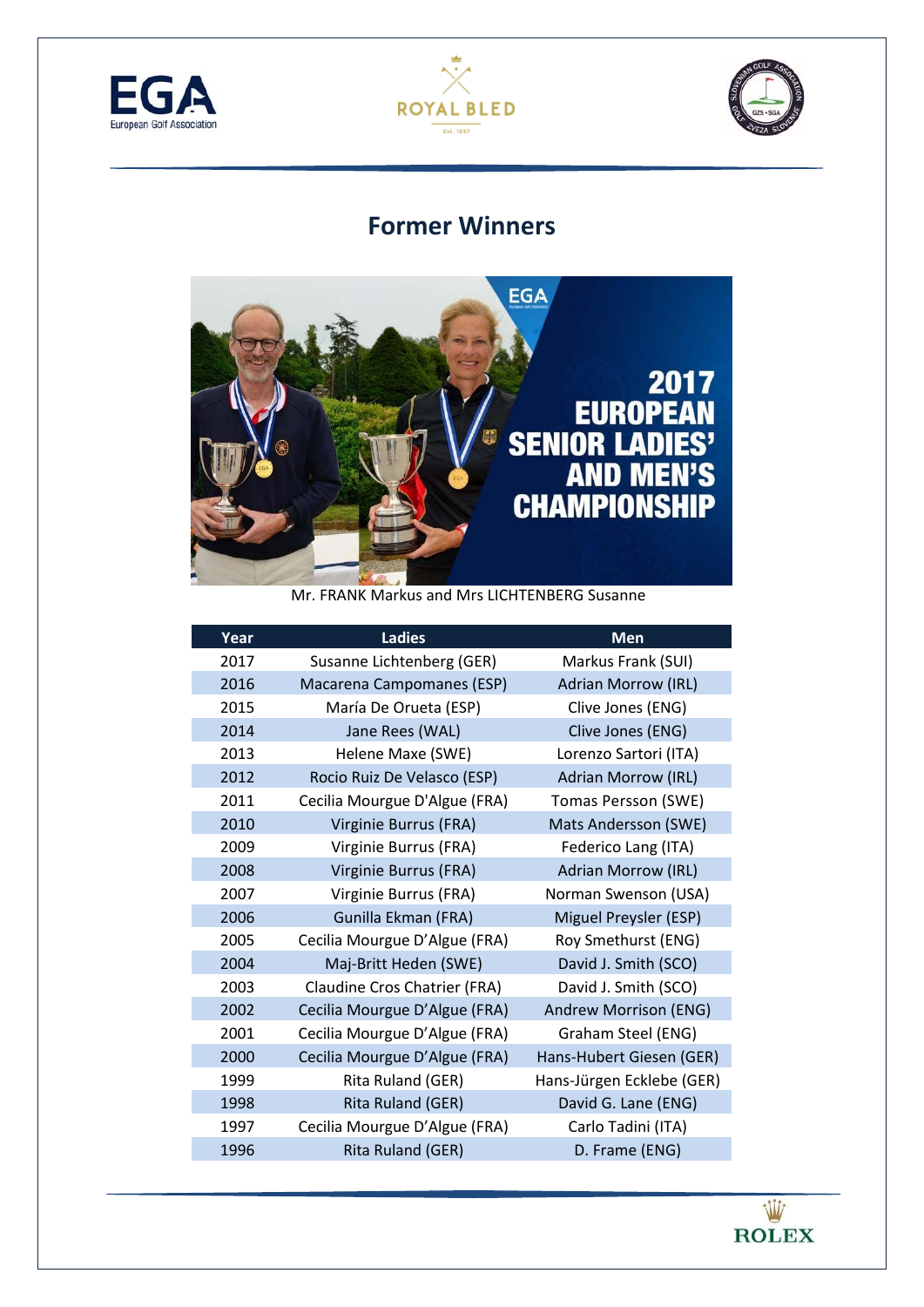







The facility comprises the 18‐hole **Championship King's Course** and the 9‐hole **Lake Course**. Surrounded by the dramatic mountains and sweeping valleys of the Alps, the course offers perfectly manicured surfaces, a strategic layout and a rare opportunity to play golf in complete tranquillity. It attracts golf players from all over Europe.

#### **King's Course**

The King's Golf Course is the oldest and the largest Slovenian golf course. Its origins date back to 1937 and many visitors claim it to be one of the most beautiful golf courses in Europe.

The King's Course at Royal Bled is undoubtedly one of the most exhilarating and beautiful places to play golf anywhere in the world.

#### **A new look strategic layout**

In 2017, the King's course reopened after an extensive two-year renovation that saw dramatic changes and updates made to the original layout. The course now offers a new look strategic layout, perfectly manicured surfaces and breath‐taking views of the local mountains and out across to the famous Bled Castle.

During a two‐year renovation which saw the course extended to Championship length and the redesign of all bunkers, tees and greens, the King's Course reopened in 2017 and a sleeping beauty was reawakened. Since then its reputation has continued to spread with Golf World Magazine quickly returning it to its envied list of Top 100 Golf Courses in Continental Europe.

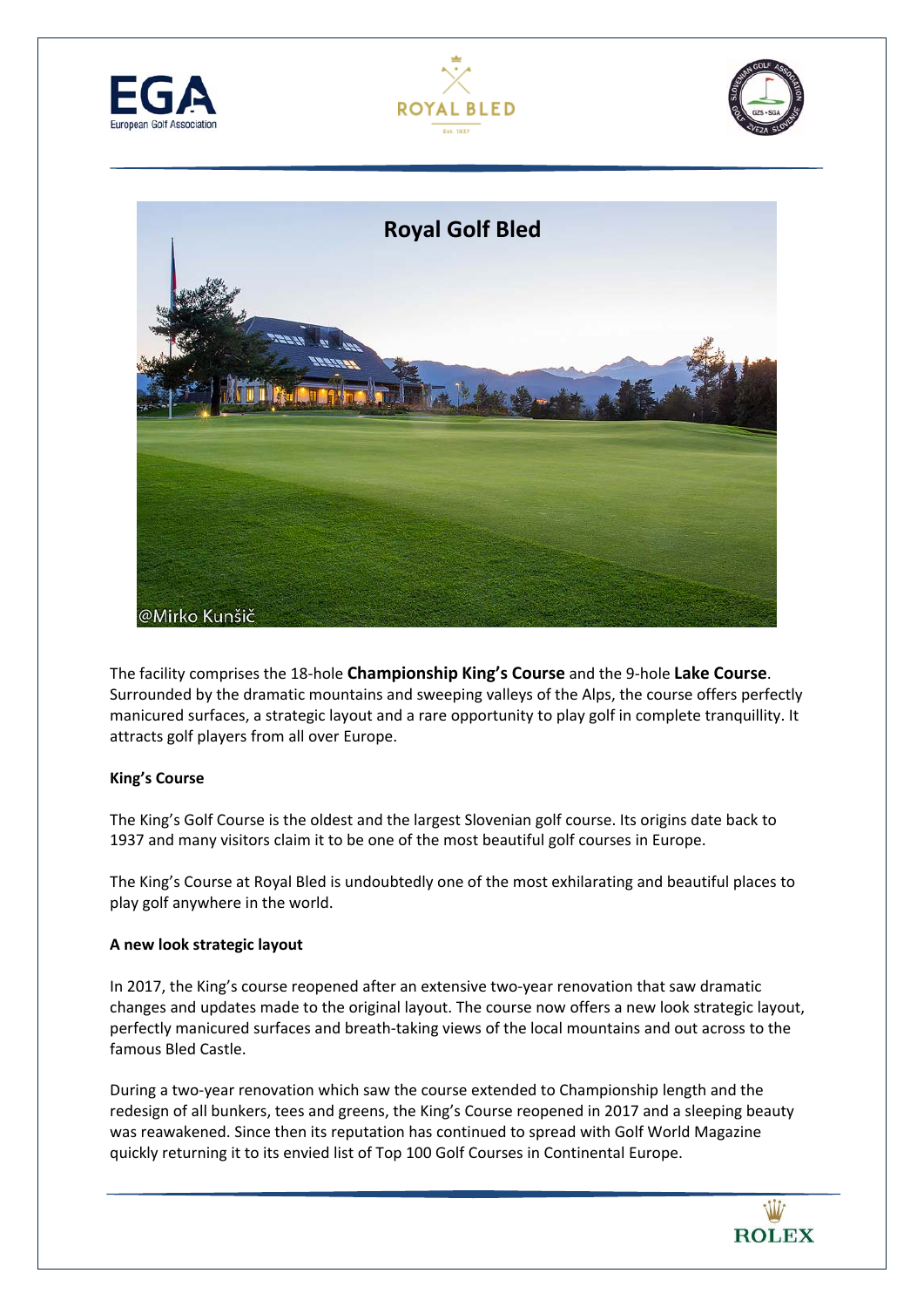







## **Scorecard**

| <b>HOLE</b>   |     | 2   | 3          | 4     | 5   | 6   |     | 8   | 9   | <b>OUT</b> |
|---------------|-----|-----|------------|-------|-----|-----|-----|-----|-----|------------|
| <b>BLACK</b>  | 383 | 548 | 171        | 394   | 460 | 308 | 176 | 294 | 411 | 3145       |
| <b>WHITE</b>  | 355 | 519 | <b>165</b> | 374 l | 452 | 299 | 167 | 284 | 393 | 3008       |
| <b>YELLOW</b> | 343 | 507 | 152        | 364   | 431 | 299 | 150 | 284 | 385 | 2915       |
| <b>BLUE</b>   | 310 | 459 | 133        | 353   | 413 | 271 | 150 | 241 | 375 | 2705       |
| <b>RED</b>    | 305 | 422 | 126        | 310   | 384 | 250 | 143 | 241 | 357 | 2538       |
| <b>PAR</b>    | 4   | 5   | 3          | 4     | 5   | 4   | 3   | 4   | 4   | 36         |
| <b>SI</b>     | 15  | 5   | 9          | 1     | 11  | 7   | 13  | 17  | 3   |            |

| <b>HOLE</b>   | 10  | 11  | 12   | 13    | 14    | 15  | 16  | <b>17</b> | 18  | IN   | <b>TOT</b> |
|---------------|-----|-----|------|-------|-------|-----|-----|-----------|-----|------|------------|
| <b>BLACK</b>  | 158 | 423 | 460  | 191   | 391   | 371 | 541 | 465       | 418 | 3418 | 6563       |
| <b>WHITE</b>  | 130 | 386 | 4221 | 175   | 391   | 366 | 507 | 433       | 394 | 3204 | 6212       |
| <b>YELLOW</b> | 119 | 375 | 416  | 164 l | 377   | 335 | 499 | 426       | 387 | 3098 | 6013       |
| <b>BLUE</b>   | 98  | 345 | 393  | 130   | 357   | 316 | 465 | 403       | 350 | 2857 | 5562       |
| <b>RED</b>    | 83  | 314 | 375  | 125   | 343 I | 310 | 412 | 383       | 334 | 2679 | 5217       |
| <b>PAR</b>    | 3   | 4   | 5    | 3     | 4     | 4   | 5   | 4         | 4   | 36   | 72         |
| <b>SI</b>     | 12  | 2   | 18   | 16    | 14    | 10  | 6   | 4         | 8   | IN   |            |

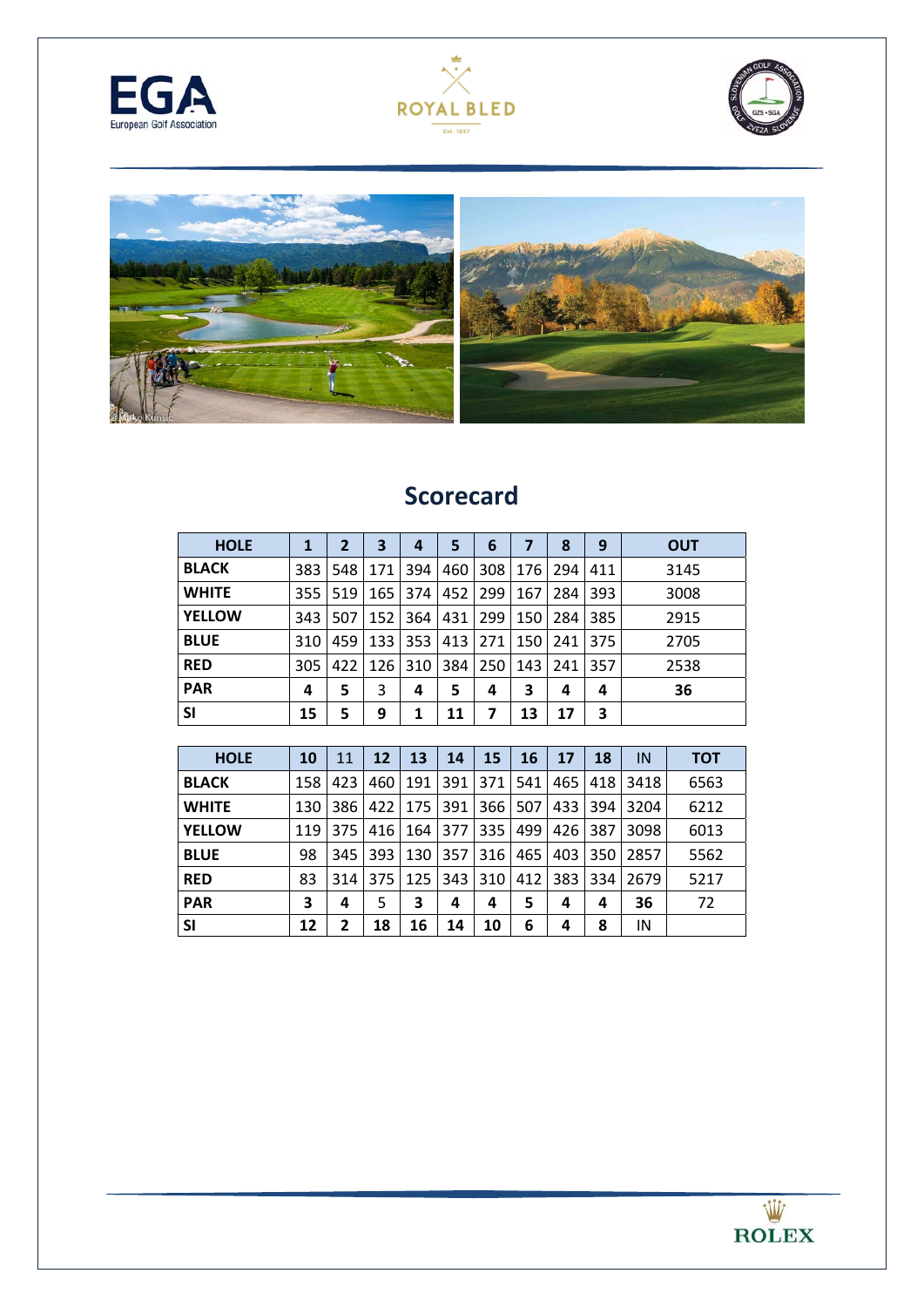





## **Players' Information**

### **Tournament Office Registration**

The Tournament Office is located on the Driving Range, where the Golf Academy is and it is open daily from 7:00 am to 4:00 pm.

Players are asked to register at the tournament office, no later than Wednesday 13 June, 12:00. Resort package including locker keys and Yardage book will be available upon registration (€ 15,cash).

### **Program / Time Schedule**

Please reserve your starting times for the practice rounds directly at the club secretary's office, by e‐ mail info@royalbled.com. Please state full names, HCP, golf club and nationality of players for the practice round booking.

| Tuesday 12 June          | 8:00 am to 4:00 pm  | Registration                                                          |
|--------------------------|---------------------|-----------------------------------------------------------------------|
|                          | 8:00 am to 4:00 pm  | First practice day                                                    |
| <b>Wednesday 13 June</b> | 8:00 am to 12:00 pm | Registration                                                          |
|                          | 8:00 am to 4:00 pm  | Second practice day                                                   |
|                          | $7:00$ pm           | Opening Ceremony and Cocktail in the Club<br>House - (Jacket and Tie) |
| Thursday 14 June         | 7:30 am onwards     | $1st$ round – stroke play                                             |
| Friday 15 June           | 7:30 am onwards     | $2nd$ round – stroke play                                             |
|                          | 7:30 pm             | Gala Evening - (Jacket and Tie)                                       |
| <b>Saturday 16 June</b>  | 7:30 am onwards     | $3rd$ round – stroke play                                             |
|                          |                     | Closing Ceremony in the Club House.                                   |

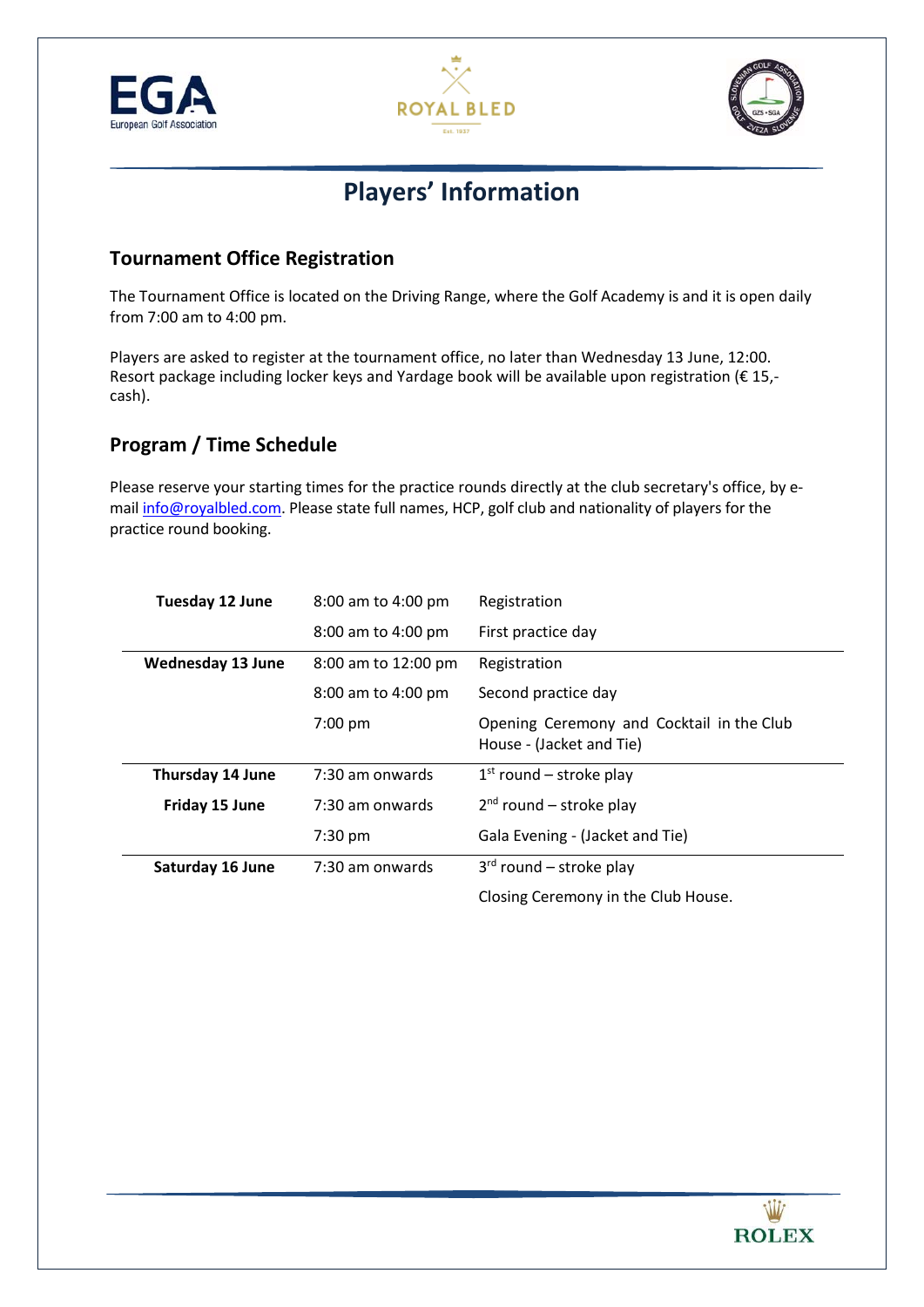





## **Accommodation**

We recommend the following hotels and request that all players book their own rooms:

### 1. **Accommodation located at Royal Golf Bled King's and Lake Club House**

King`s House – 300.‐€ ‐ Double use, bed & breakfast per night per room Lake`s House – 140.‐€ Double use, bed & breakfast per night per room



**Royal Golf Bled** T: +386 01 200 99 01E: info@royalbled.com

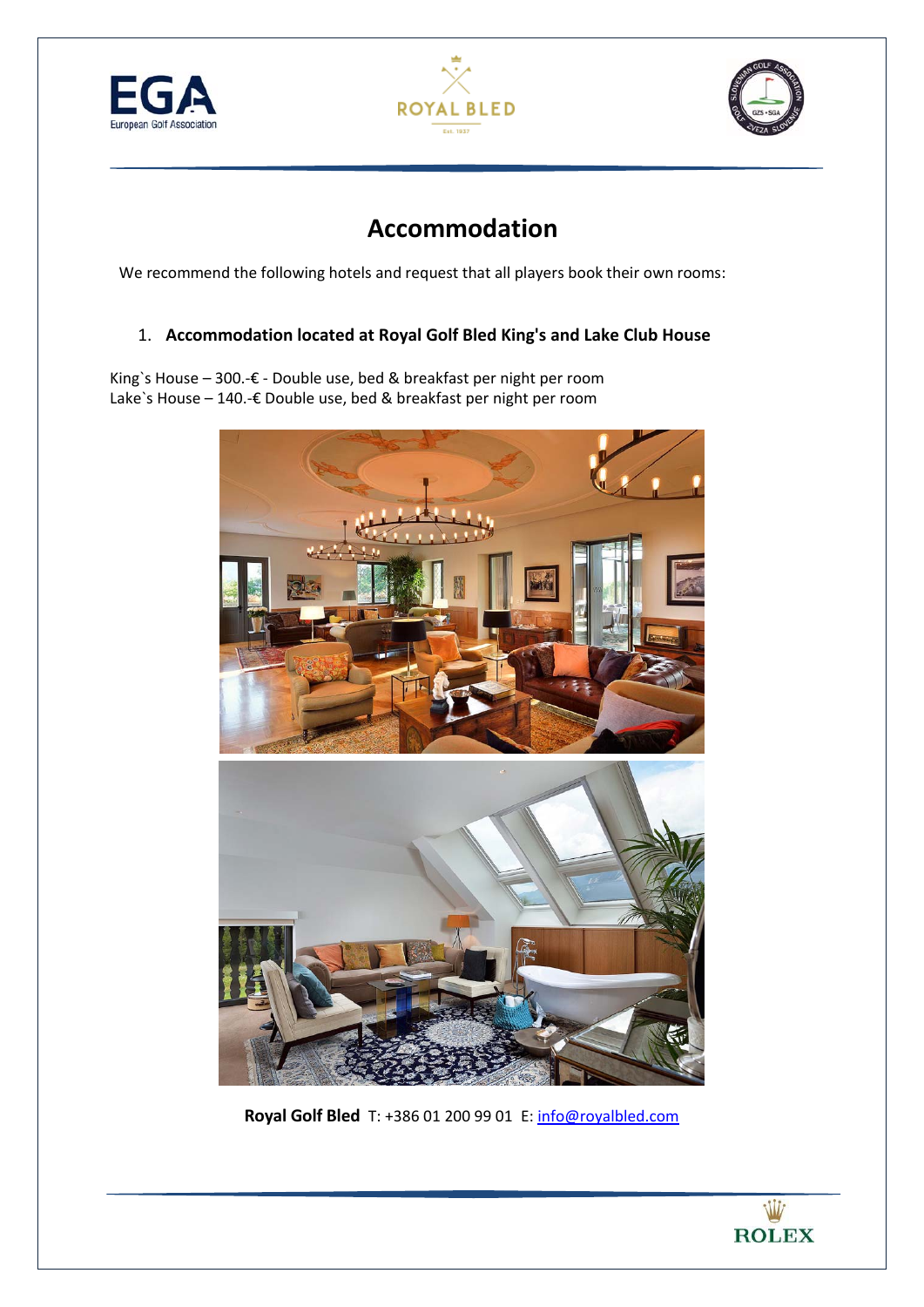





#### 2. **Sava Hotels in Bled**

Prices per room per day, bed and breakfast:

### **Grand Hotel Toplice\*\*\*\*\***



|                                    | Single use<br>Lake view room | Double use<br>Lake view<br>room                        | Lake view suite<br>single use | Lake view suite<br>double use                   |
|------------------------------------|------------------------------|--------------------------------------------------------|-------------------------------|-------------------------------------------------|
| <b>Grand Hotel</b><br>Toplice***** | <b>205 EUR</b>               | <b>230 EUR</b><br>(115 EUR per<br>person per<br>night) | <b>240 EUR</b>                | 255 EUR (127,50<br>EUR per person per<br>night) |

To book the room in Grand Hotel Toplice, please use following links: https://bookings.ihotelier.com/bookings.jsp?hotelId=77278&rateplanid=2701523&identifier=EGSC18&Languag eID=1&datein=06/11/2018&dateout=06/17/2018&adults=1

### **Rikli Balance Hotel\*\*\*\*+**



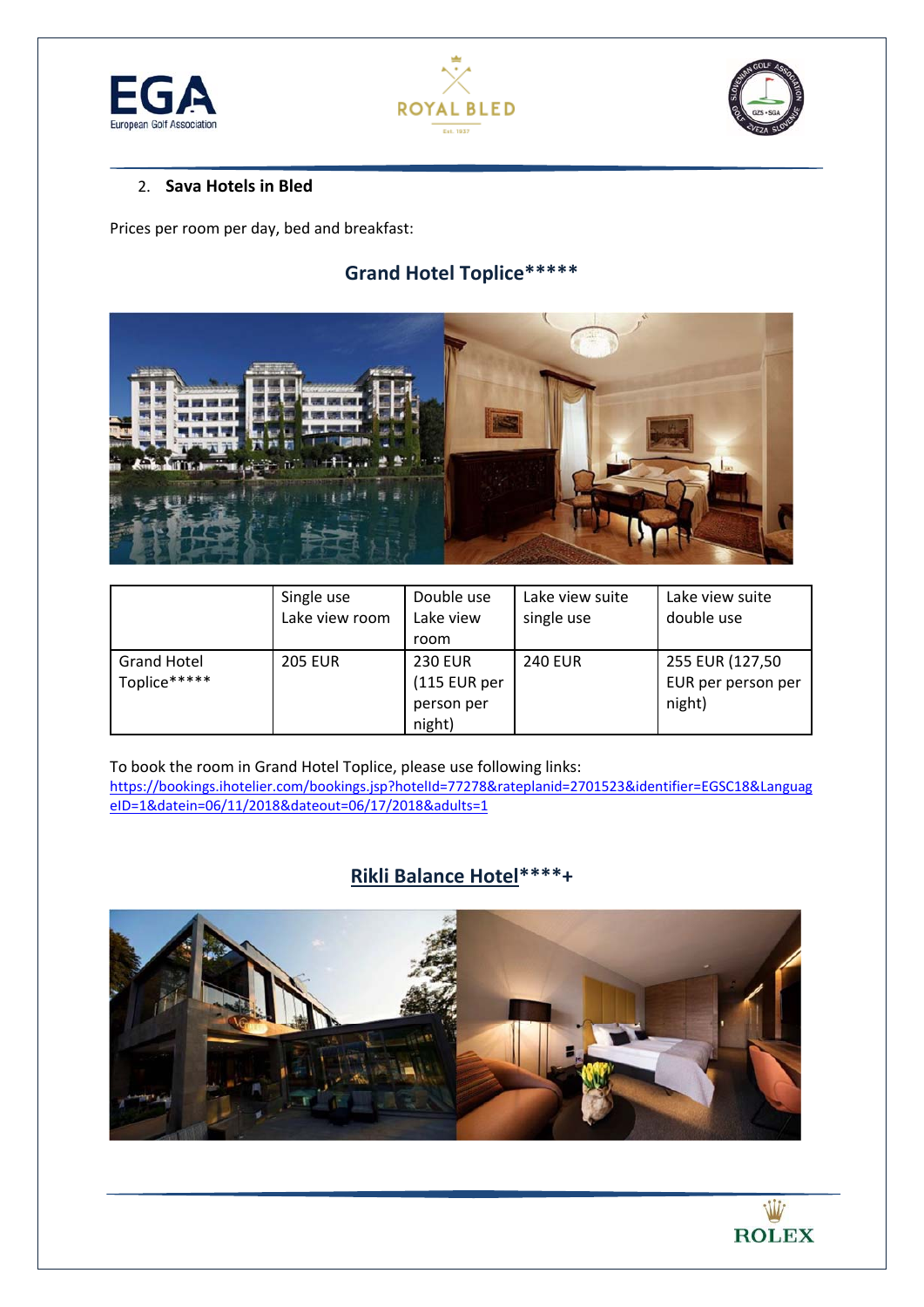





|                      | Single use     | Double use                            |
|----------------------|----------------|---------------------------------------|
|                      | Lake view room | Lake view room                        |
| <b>Rikli Balance</b> | 162 EUR        | 190 EUR (95 EUR per person per night) |
| Hotel****+           |                |                                       |

To book the room in Rikli Balance Hotel, please use following links:

https://bookings.ihotelier.com/bookings.jsp?hotelId=77257&rateplanid=2701542&identifier=EGSC18&Languag eID=1&datein=06/11/2018&dateout=06/17/2018&adults=1

### **Hotel Savica\*\*\*\***



|                  | Single use    | Double use                            |
|------------------|---------------|---------------------------------------|
|                  | Standard room | Standard room                         |
| Hotel Savica**** | <b>92 EUR</b> | 114 EUR (57 EUR per person per night) |

To book the room in Hotel Savica, please use following links:

https://bookings.ihotelier.com/bookings.jsp?hotelId=77255&rateplanid=2701546&identifier=EGSC18&Languag eID=1&datein=06/11/2018&dateout=06/17/2018&adults=1

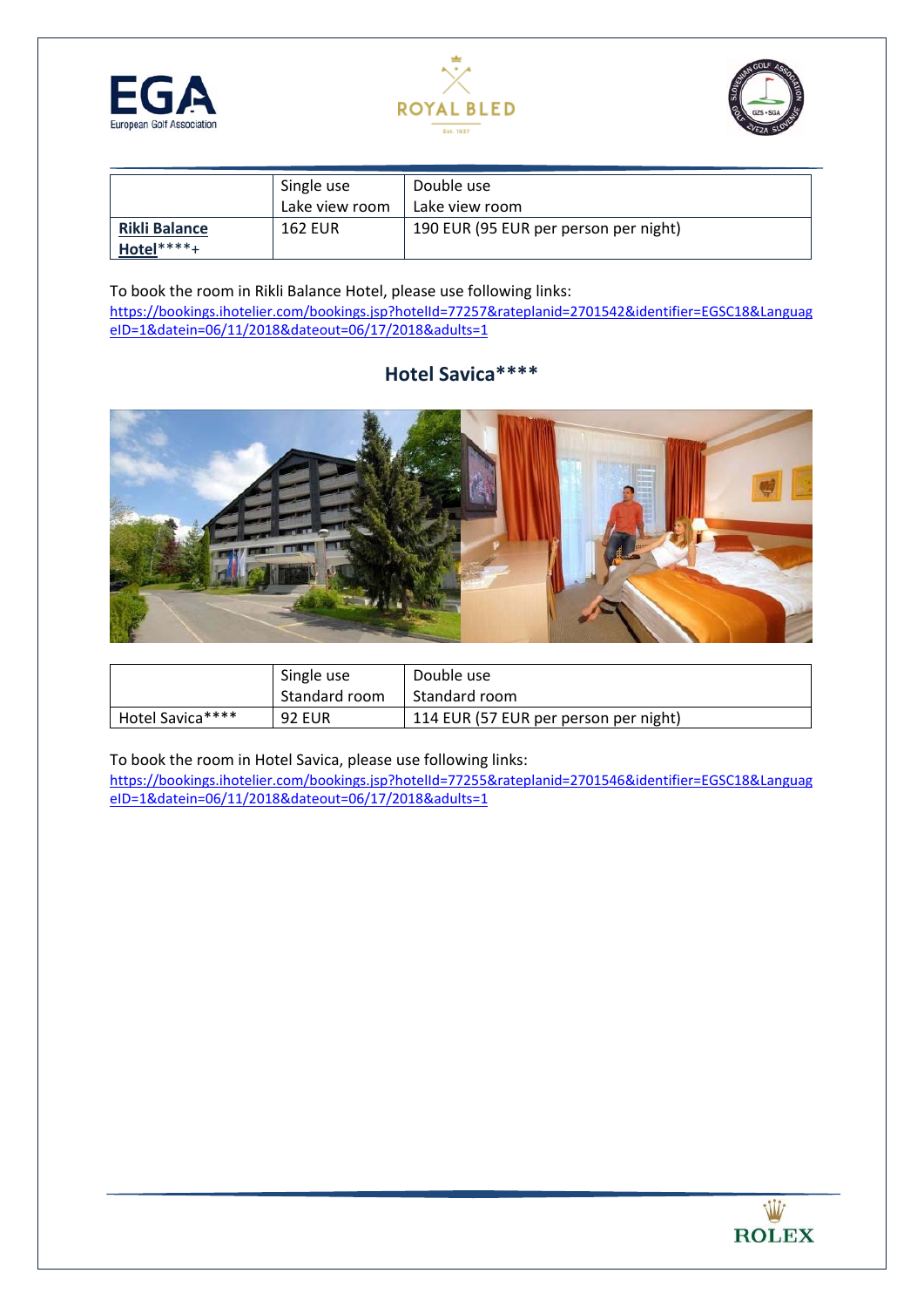





## **General Information**

#### **Caddies**

No caddies will be available.

#### **Championship Webpage**

The following links have the Live Scoring and all information for the tournament. Men - http://www.ega-golf.ch/content/european-senior-mens-championship-0 Ladies - http://www.ega-golf.ch/content/european-senior-ladies-championship-0

#### **Climate**

The average temperature in June is between 24 C and 30 C.

#### **Club House**

The facilities of the Club House will be extended to players, the Championship Committee, Championship Staff, Sponsors and Guests for the duration of the Championships.

#### **Credit Cards**

We accept Diners Club, American Express, Master Card and Visa and other major cards at the Golf Club.

#### **Distance Measuring Devices**

Distance measuring devices are permitted.

#### **Dress Code**

A reasonable standard of dress is expected at all times, both on the course and in the Club House. Soft spikes only are permitted on the course.

#### **Golf Bags' Storage**

Storage facilities will be available.

#### **Golf Shop**

The club has a pro shop. Opening hours (half an hour prior to the first tee-off time every day).

#### **Entries**

All entries and entry-fee payments must be made via the EGA website: www.ega-golf.ch The Entry‐Fee amount is 350.‐CHF.

#### **Facilities on the Golf Course**

Water in ice chests will be situated after holes 2, 5, 11 and 14. Toilets are located after holes 6, 9 and 14.

#### **Lockers**

Plenty of lockers in the locker rooms will be available, keys to be collected upon registration or at the Tournament Office, (service included in the Resort package: 15.‐€).